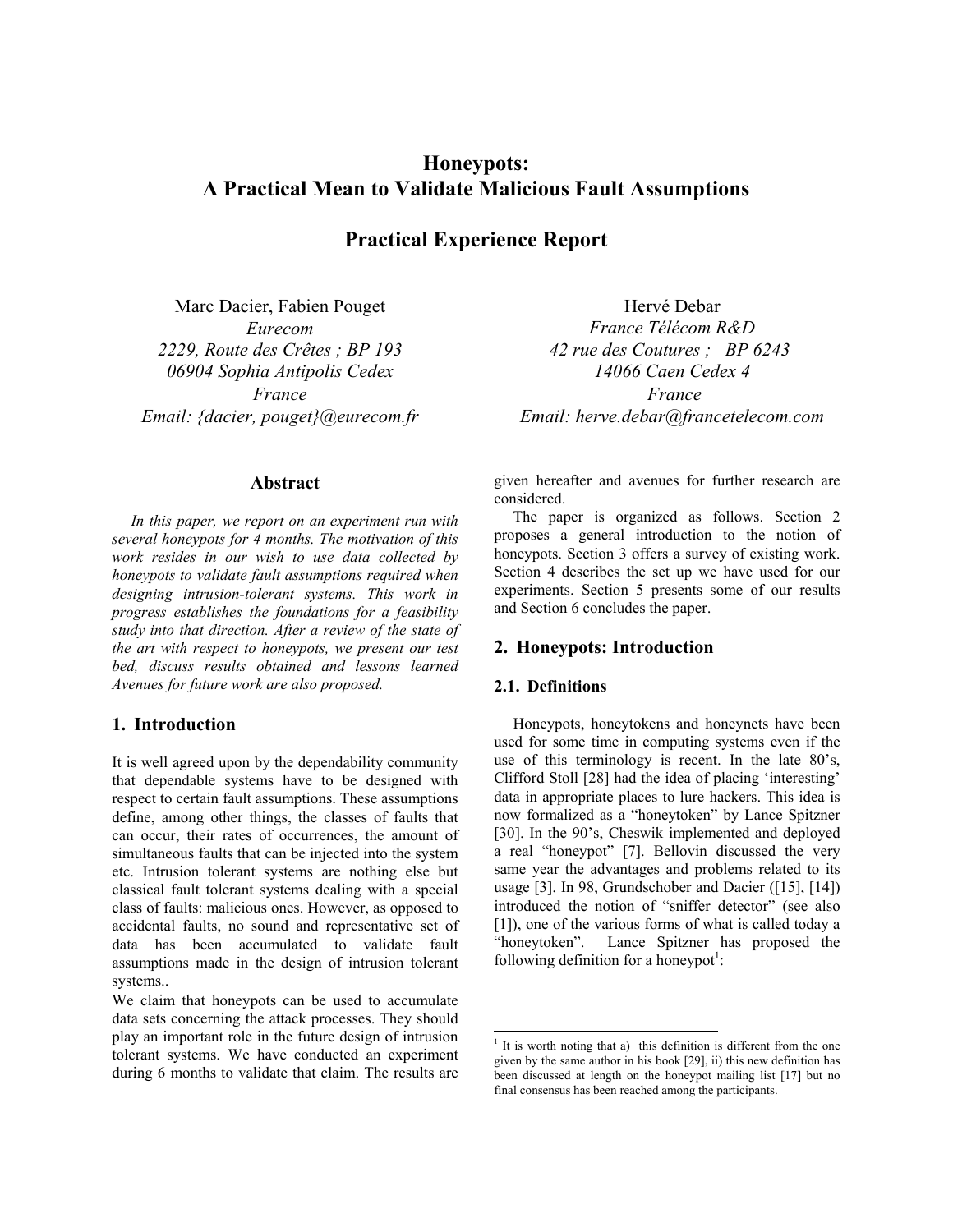«A honeypot is an information system resource whose value lies in unauthorized or illicit use of that resource.» [\[30\].](#page-5-1)

During the last 2 years, many different implementations of the concept of honeypots have been proposed. Some attempts, yet not convincing, have been made to classify them (see for instance [\[29\],](#page-5-4)  $[17]$ ,  $[8]$ ). We report the interested reader to  $[26]$  for a more detailed presentation of these tools as well as for a discussion of the classification issues.

## **3. State of the art**

#### **3.1 . Research on data collected by honeypots**

Honeypot data serves three main purposes:

« coroner toolkit » [\[13\]](#page-5-8) or its successor, the « Sleuth kit » [\[6\].](#page-4-4) The purpose of these analyses is to discover *Post mortem Analyses:* in this case, honeypots machines are expected to be fully compromised by hackers [\[25\].](#page-5-7) Once this stage is reached, the machine is halted and analyzed by means of tools such as the out new software attack tools not yet found in the wild.

depth. Some anecdotic report exists, such as the ones done with wireless honeypots  $(19]$ ,  $[22]$ ,  $[33]$ ) that aim at showing the risk of leaving wireless networks *Identification of new threats:* it has been claimed that honeypots could also be used as early warning systems. They could be designed to quickly identify new types of threats. However, as far as we can tell, no published work has investigated this problem in some unattended.

their honeypots, the propagation of the NIMDA worm. Thus, as of today, only one team seems to have inv estigated the possibility of using data from *A Statistical data gathering tool:* the rapid evolution of existing platforms might be the reason for the surprising lack of publication of data collected by honeypots over a long period of time. The most visible project, the honeynet project has published a first document in 2001 [\[18\]](#page-5-11) but, since then, seems to have focused on implementations issues. The Irish team appears to be the only member of the Honeynet Research Alliance to offer such data on its web site [16] but this concerns their sole environment and it does not provide any kind of analysis. A noteworthy exception in the field of statistical data analysis can be found in [\[10\]](#page-5-13) where the authors analyze, thanks to honeypots to model attack processes.

#### **3.2. Research in network monitoring**

where results of work dedicated to the analysis of real data streams are presented. Security issues have been studied during the last two editions, indicating a growing interest of that community for these problems an d highlighting the usefulness of gathering real world As early as 1993, Bellovin [\[4\]](#page-4-6) has shown the interest of studying real packets passing on the networks. He showed the existence of anomalous behaviors, packets that did not indicate an attempted break-in but that, nevertheless, were worthy of attention. The museum of broken packets [\[34\]](#page-5-14) offers a survey of such weird packets. There is now a conference [\[21\]](#page-5-15) (previously a workshop [\[19\],](#page-5-16) [\[20\]\)](#page-5-17) data to study them.

#### **4. Testbed Description**

invisible from outside. Both Mach1 and Mach2 run an ftp server; in addition Mach1 also provides a static web server. Logs are collected daily and transferred to a safe place where they are enriched with some external data, as discussed below, and inserted into a database. We have used three different environments to find out which kinds of honeypots bests suit our needs. The first one consists in a single machine that passively collects data with tcpdump [\[31\]](#page-5-18) and has no single port open. In the second environment, the Honeyd tool [\[27\]](#page-5-19)  is used to simulate three virtual machines. Similarly, the third environment is a virtual network built on top of Vmware [\[32\].](#page-5-20) In the following, for the sake of conciseness, we have decided to focus on the results obtained with this sole last environment Three machines are attached to a virtual Ethernet switch<sup>[2](#page-1-0)</sup> supporting ARP spoofing. The VMware commercial product enables us to configure them according to our specific needs. *mach0* is a Windows98 workstation, *mach1* is a Windows NT Server and *mach2* is a Linux Redhat 7.3 server. The three virtual guests are built on *non-persistent disks* [\[32\]:](#page-5-20) changes are lost when virtual machines are powered off or reset. In A fourth virtual machine is created to collect data in the virtual network. It is also attached to the virtual switch and tcpdump is used as a packet gatherer [\[31\].](#page-5-18) This machine and the VMware host station are totally

### **5. Results**

1

<span id="page-1-0"></span> $2A$  switch in the Vmware jargon but it actually behaves as a hub.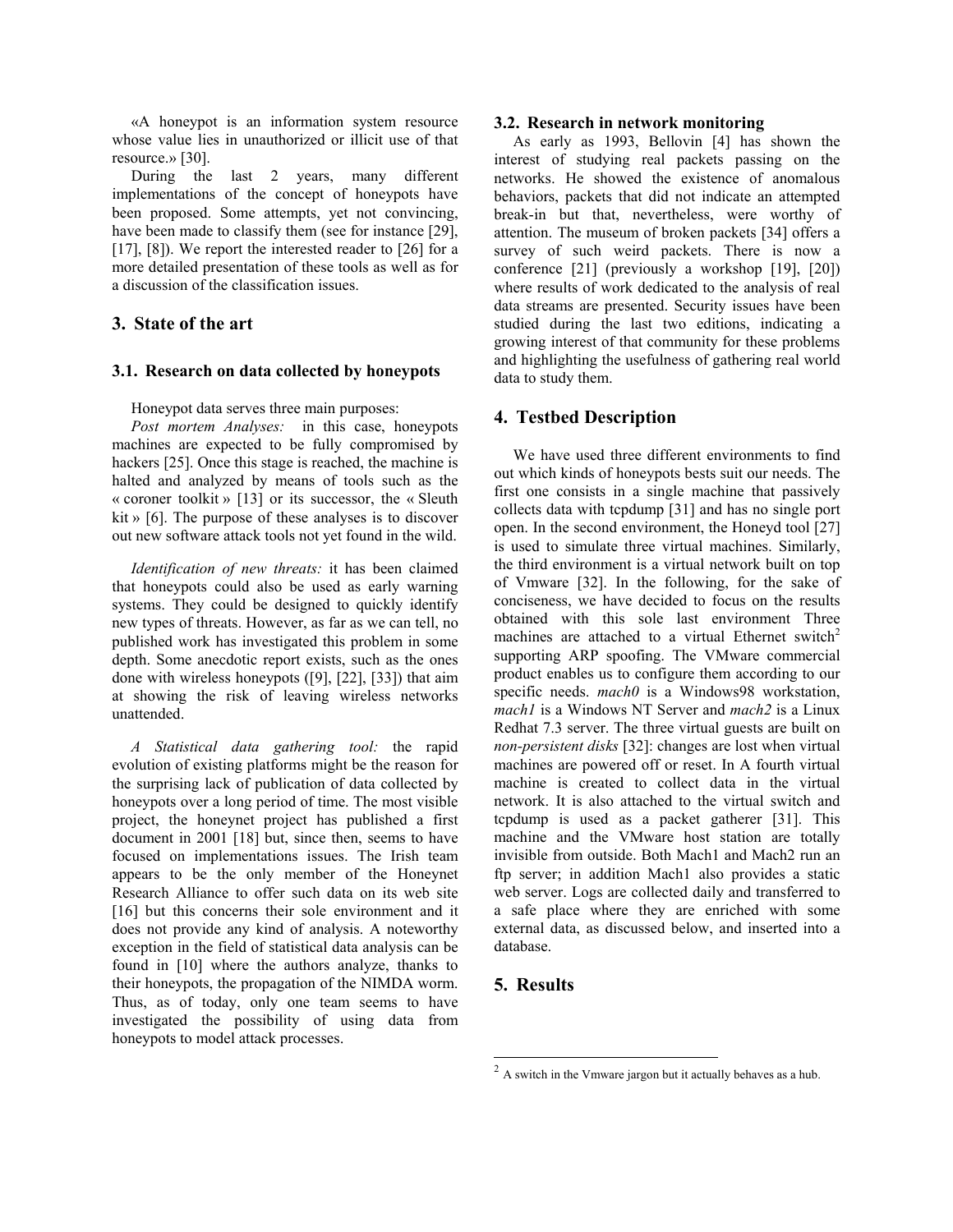#### **5.1. Introduction**

In the following we report results based on data collected between March and June 2003 (4 complete months). We have observed a total number of 970718 packets coming from 6285 different IP sources. As such, we have seen more than 2 new attacking sources per hour. The vast majority of the observed packets were TCP ones (97.9 %). Others were ICMP (1.4 %) and UDP packets (0.7 %). Attacks were directed towards a very limited number of ports, 164 in total. In 70.4 % of the cases, an attacking source has sent requests to the three honeypots in a very short period of type (typically in a few seconds). In only 5.6 % they have contacted only 2 out of the three machines. However, and this is something important we discuss lat er, in 24% they have focused on only one of the three honeypots. Interestingly enough also, attacking sources do not seem to come back: they have never been observed for more than one day. This could partially be explained by the fact that machines owned by individual users obtain a different, temporary address, whenever they are connected to the Internet.

In the context of this paper, we show two things. Fir st, it is indeed possible to learn something about the data highlight the existence of some stable processes that could and should be modeled. Second, the observations we have made show the need for designing a more global set up, at the international attack processes and the threats that we are facing. The level, to answer questions that are left open.

The results proposed are divided into three main categories that characterize i) the attacking machine ii) the attacked machine iii) the attacked port.

#### **5.2. Information on the attacking machine**

**5.2 .1 Geographical location.** In order to find out where the attacks were coming from, we have taken advantage of the Netgeo utility [\[24\],](#page-5-21) developed in the context of the CAIDA project [\[5\].](#page-4-7) It consists in a database and a collection of sophisticated Perl scripts that map IP addresses and AS numbers to geographical locations.

 $(17 \%)$ . These countries are definitely not the usual sus pects that would be quoted by security experts [\[12\].](#page-5-22) get a better understanding. We have observed attacks Surprisingly enough, most attacks originate from Australia (33 %), the Netherlands (21 %) and the USA As of the time of this writing, we have not yet figured out the reason for that difference. More data from French and European honeypots would be required to

from 85 other countries but these three ones account for more than 70 % of the total.

These ratios are fairly stable over the four months period. This was quite surprising to us as well but fortunate since it indicates the existence of some stable process that is at the origin of this phenomenon. Its modelization must then be possible.

they represent the majority of the observed packets the **5.2.2 Operating System of the attackers.** In order to find out what kind of operating system was used on the attacking machine, we have used the Disco utility  $([11], [2])$  $([11], [2])$  to passively fingerprint TCP packets. Since restriction to this kind of packets is not a problem. Our analysis indicates that 71% of the attacking machines were running a Windows operating system. 22 % of all the attacking machines where not recognized by Disco. This might either indicate that many attacking machines have been configured to defeat fingerprinting or that Disco's coverage in terms of OS is incomplete.

either the attacks are not originating from automated robots or that a majority of attacking machines is not connected continuously. We speculate the latter and we expect to see this trend to disappear as more and mo re machines get permanent Internet access. This **5.2.3 Timing of the attacks.** The surge in attacks has been attributed to compromised personal computers permanently connected to the Internet through home broadband connections. If automated robots are responsible and if they have continuous access to the net, we were expecting to see them attacking all day long. However, our analyses do not confirm this but rather indicate a small increase in the attacks during the late afternoon and evening. This indicates that assumption is confirmed by the fact that more attacks are observed during week ends. This non homogeneity indicates the need of some human intervention to make an attack possible.

#### **5.3. Influence of the OS of the target**

Each target has been probed approximately by a third of all attacking IP addresses. This distribution is stationary over the four months. This seems to indicate that targets are chosen completely at random. According to our investigation, this does not appear to be completely true though. Two distinct attack processes are apparently taking place and none of them is choosing IP addresses randomly.

The first process is in charge of scanning machines. In that case, we observe that attacking sources are scanning the three machines sequentially. This happens, as written before, in more than 70 % of the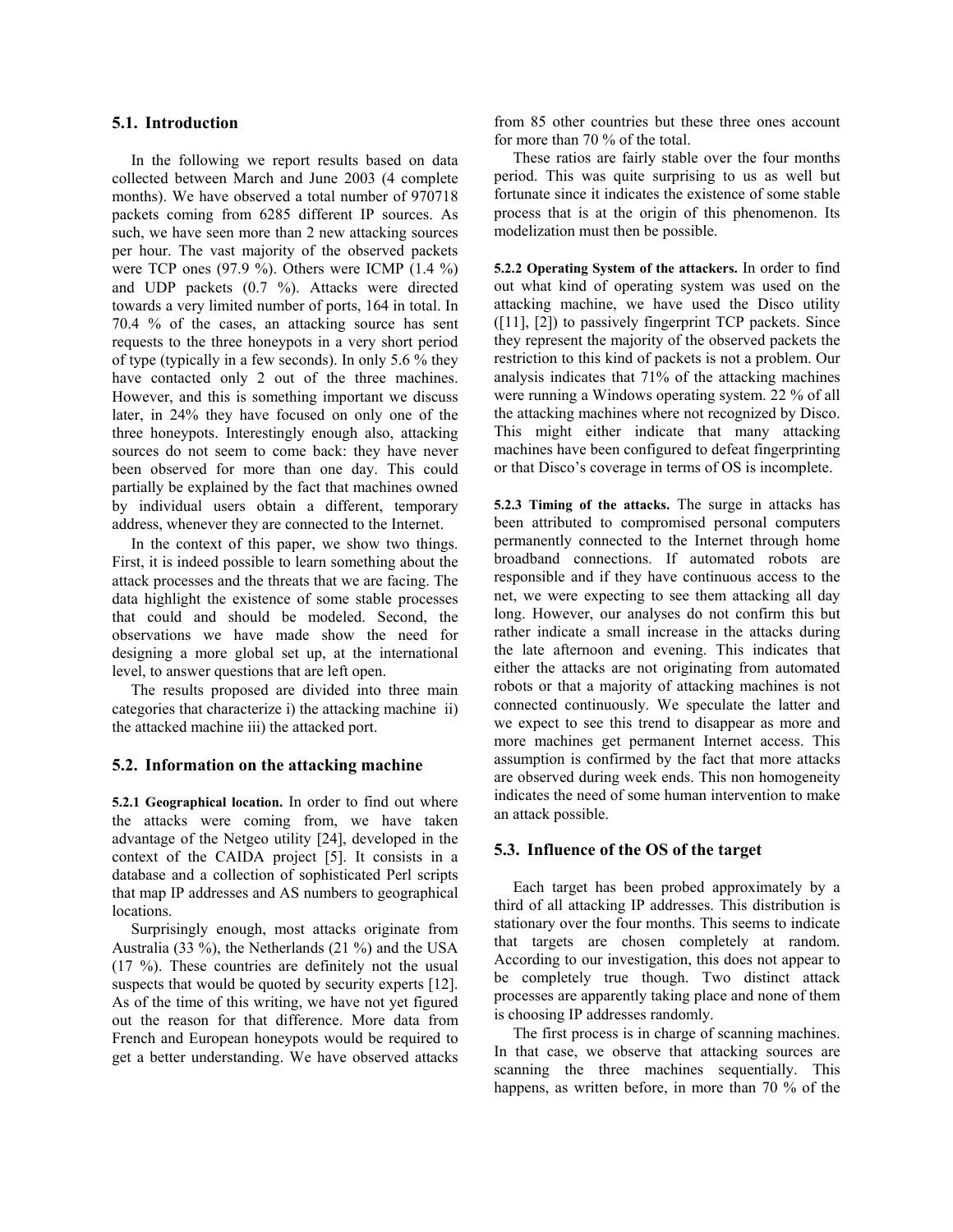cases. It is worth noting that, whenever a source attacks our three honeypots, the sequence is always the same, namely mach0 then mach1 then mach2. We have never observed any other sequence during the 4 months period. The nature of scans has also changed. It was frequent, a few years ago, to see systematic scans, i.e. scans where all ports between 1 and 1024 were probed. Nowadays, scans are targeted against a very limited number of ports. The largest scan we have observed has probed only 9 different ports on each machine.



Figure 1 shows the percentage of packets received per honeypot. The unequal repartition is mainly due to the different OS behaviors. Mach1, the NT server, is a lot more responsive than mach0 and mach2. We are also surprised to observe how constant the packets repartition remains over the months.

The second process concerns the 24 % of the cases where an attacking machine is probing only one of our honeypots. In these cases, the machines have never been seen doing a port scan. At the contrary, and much to our surprise, they were always, systematically, sending requests to ports that were open on the machine they were talking to.



This phenomenon is clearly highlighted in Figure 2 where we have represented the percentage of those 24 % of requests that have been sent to an open port. To obtain these values we listed the opened ports of our machines and we compared the destination ports of the req uests to our list. In over than 95 % of the cases, the attackers have made no mistake. The 5% remaining requests are identified as traces of some Denial-of-

Service activity. The IP addresses of our machines were spoofed and attack targets (victims) answered by sending typical packets to our addresses, such as: TCP (RST ACK), TCP (RST), TCP (SYN ACK), ICMP (Host Unreachable)… [MoVS01].

target. This is to be compared to the general case in Figure 3 where we see that the percentage of requests sent to closed ports vary between 23 and 53 %, depending on the target  $\frac{1}{2}$  target  $\frac{1}{2}$  target  $\frac{1}{2}$  target  $\frac{1}{2}$  target  $\frac{1}{2}$  target  $\frac{1}{2}$  target  $\frac{1}{2}$  target  $\frac{1}{2}$  target  $\frac{1}{2}$  target  $\frac{1}{2}$  target  $\frac{1}{2}$  target  $\frac{1}{2}$  target  $\frac{1}{2$ 



The variation is due to the fact that each machine had a different number of open ports. Mach2, especially, is a Linux machine which had all Windows specific ports clo se (in particular ports 445, microsoft-ds, and 139, netbios-ssn). Since these ports were very frequently requested by machines performing scans, this machine exhibits a different pattern than the two others which had these ports open.

#### **5.4. Analysis of targeted ports**

164 different ports have been probed by attacking machines. Figure 4 shows the distribution of packets received by each port. Port 139 stands clearly out with more than 50 % of the received packets.



The service running on that port is *netbios-ssn* for Windows network shares. Whenever an attacking machine discovers that this port is open, it sends a large number of requests aimed at gathering information about the target. A similar thing happens with port 80 (http) for which a large number of attacks are known.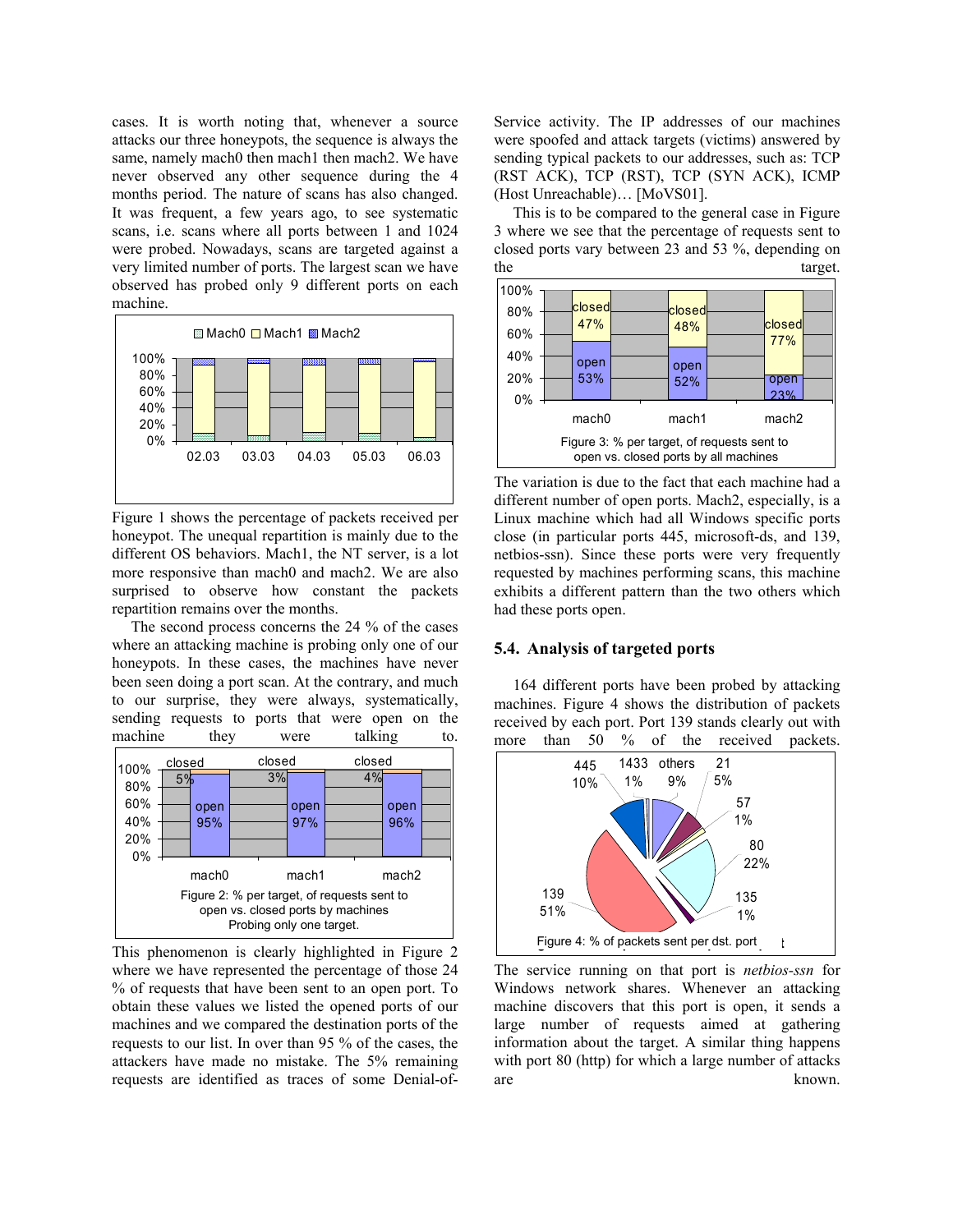

Attack sources try many of them systematically and this results in a much higher percentage for these two ports.

draw is concellusivating that port 139 is probed by less tha n 20 % of the attacking sources but, as seen here The attack process against these ports seems to be fairly regular. Indeed, if we observe how many sources have sent requests to the most popular ports on a month per month basis, we find out, as shown in Figure 5, that i) certain sources, such as 445 (Microsoft-ds) and 80 (http), are requested by more sources but that ii) the "popularity" of each port is very stable over the 4 months period. This is counter intuitive as we were expecting to find peaks of activities against specific ports whenever a new attack tool is published in underground mailing lists. This phenomenon, at first glance, seems to be lost in the noise of the regular attacks but more data is required to above, packets sent to that port account for more than 50 % of the observed attacking packets. In other words, the most dangerous threats (in terms of number of attackers) are not necessarily the most visible (in terms of number of packets).

### **. Conclusions 6**

In this paper, we have presented data obtained by me ans of three honeypots being attacked over a period of four months. Three main lessons can be learned from the presented data. First of all, the regularity exhibited by the data indicates that there is some real value in using data from honeypots to model attack processes and threats. We postulate that honeypots should therefore be much more used by the community interested in providing rationales for its fault assumption models.

Secondly, our observations appear to be sometimes dif ferent from what authors in other locations have reported. This is, for instance, the case with Australia being our main source of attacks or scans being limited. There clearly is a need for more identical test beds put in diverse locations to validate and complete

our analysis. Diversity must be not only be considered in terms of geographical locations but also in terms of target types (education, government, private sectors, etc...). This motivates the need for a truly international collaboration in that space.

Last but not least, our current results have opened some avenue for further research. Some questions have been left unanswered. The unexpected behavior of machines knowing exactly which port was opened on which machine is something that must be clarified. If there exists a collaboration process taking place between scanning machines and attacking machines, we need to design new, dynamic, environments not only to find out how long it takes for new information to be collected and shared but also to figure out if we are facing one or several populations of collaborating attackers.

## **7. Bibliography**

<span id="page-4-2"></span>[1] H. AbdelallahElhadj, H. M. Khelalfa and H. M. Kortebi, "An experimental sniffer detector: SnifferWall", SEcurité des Communications sur Internet Workshop (SECI'02), Tunisia, Sept. 2002.

<span id="page-4-8"></span>[2] O. Arkin, "*ICMP Usage in Scanning - The complete Know-How*", The Sys-Security Group. Version 3.0. June 2001. [\(www.sys-security.com\)](http://www.sys-security.com/)

<span id="page-4-1"></span>[3] S. Bellovin, "There Be Dragons", *Proc. of the Third Usenix Security Symposium*, Baltimore MD. Sept. 1992.

<span id="page-4-6"></span>[4] S. M. Bellovin, "Packets Found on an Internet", *Computer Communications Review* 23:3, pp. 26-31, July 1993.

<span id="page-4-7"></span>[5] Cooperative Association for Internet Data Analysis, home page: www.caida.org

<span id="page-4-4"></span>[6] *The sleuth kit V1.62* (previously known as TASK), Brian Carrier, 2003, www.sleuthkit.org/

<span id="page-4-0"></span>[7] B. Cheswick, "An evening with Berferd in which a cracker is lured, endured and studied", *Proc Winter USENIX Conference*, San Francisco, Jan 20, 1992.

<span id="page-4-3"></span>[8] F. Cohen, D. Lambert, C. Preston, N. Berry, C. Stewart and E. Thomas, "*A Framework for Deception*", Tech. Report, July 2001, <http://all.net/journal/deception/Framework/Framework.html>

<span id="page-4-5"></span>[9] P. Cracknell, "*The wireless honeypot project: A brief look at how wireless networks are used and misused in the City of London*", RSA Security UK Limited (RSA SUL), CISSP, Tech. Report, [http://www.rsasecurity.com/worldwide/downloads/honeypot](http://www.rsasecurity.com/worldwide/downloads/honeypot_report2003.pdf) [\\_report2003.pdf](http://www.rsasecurity.com/worldwide/downloads/honeypot_report2003.pdf)